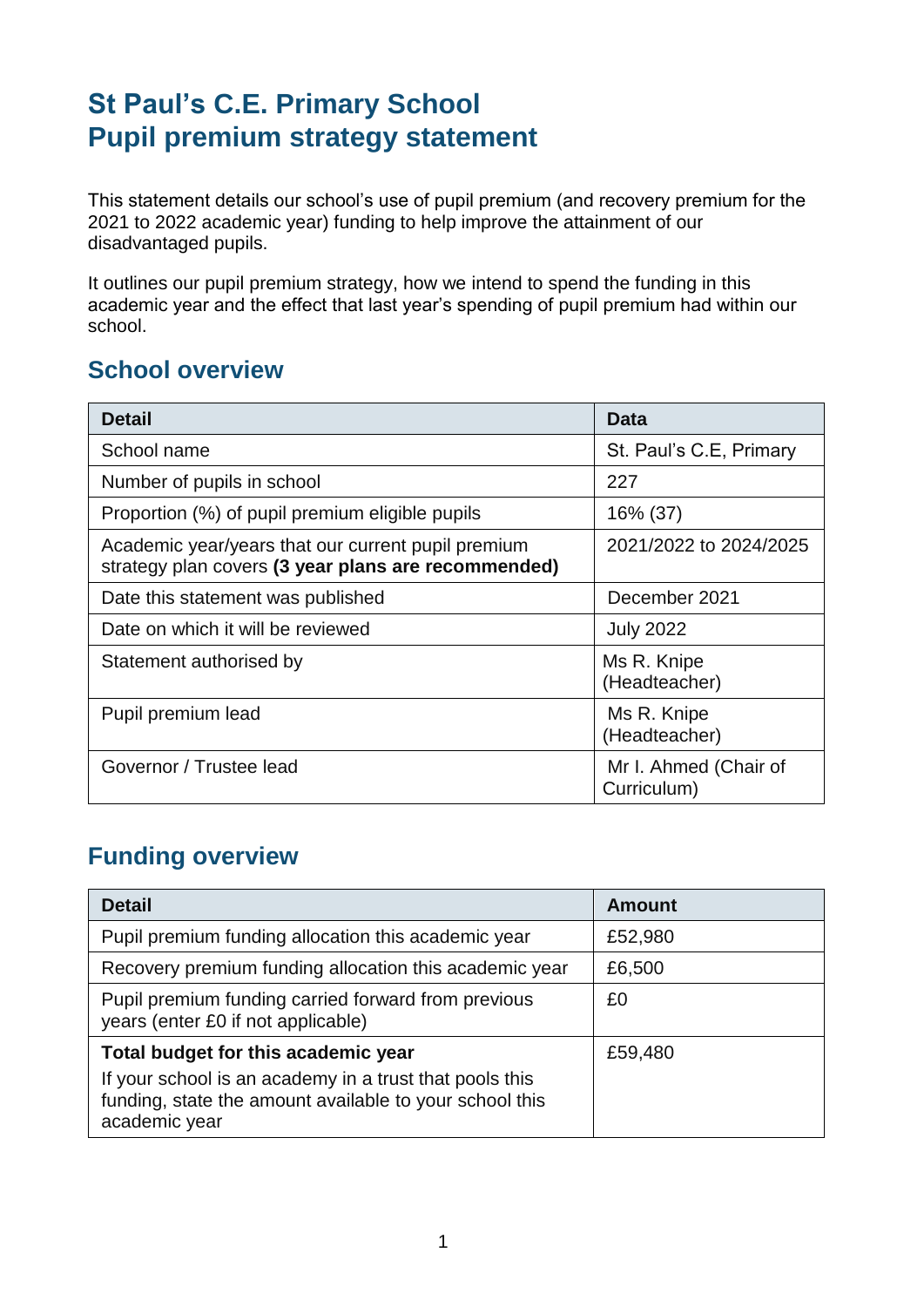## **Part A: Pupil premium strategy plan**

#### **Statement of intent**

At St. Paul's our intention is that all pupils, irrespective of their background or the challenges they face, make good progress and achieve high attainment across all subject areas. The focus of our pupil premium strategy is to support disadvantaged pupils to achieve that goal, including progress for those who are already high attainers.

We will consider the challenges faced by vulnerable pupils, such as those who have a social worker and young carers. The activity we have outlined in this statement is also intended to support their needs, regardless of whether they are disadvantaged or not.

High-quality teaching is at the heart of our approach, with a focus on areas in which disadvantaged pupils require the most support. This is proven to have the greatest impact on closing the disadvantage attainment gap and at the same time will benefit the non-disadvantaged pupils in our school. Implicit in the intended outcomes detailed below, is the intention that non-disadvantaged pupils' attainment will be sustained and improved alongside progress for their disadvantaged peers.

Our strategy is also integral to wider school plans for education recovery, notably in its targeted support through the National Tutoring Programme for pupils whose education has been worst affected, including non-disadvantaged pupils.

Our approach will be responsive to common challenges and individual needs, rooted in robust diagnostic assessment, not assumptions about the impact of disadvantage. The approaches we have adopted complement each other to help pupils excel. To ensure they are effective we will:

- ensure disadvantaged pupils are challenged in the work that they're set
- act early to intervene at the point need is identified

adopt a whole school approach in which all staff take responsibility for disadvantaged pupils' outcomes and raise expectations of what they can achieve

## **Challenges**

This details the key challenges to achievement that we have identified among our disadvantaged pupils.

| <b>Challenge</b><br>number | Detail of challenge                                                                                                                                                                                           |
|----------------------------|---------------------------------------------------------------------------------------------------------------------------------------------------------------------------------------------------------------|
|                            | <b>Speech and language development - Assessments, observations,</b><br>and discussions with pupils indicate underdeveloped oral language<br>skills and vocabulary gaps among many disadvantaged pupils. These |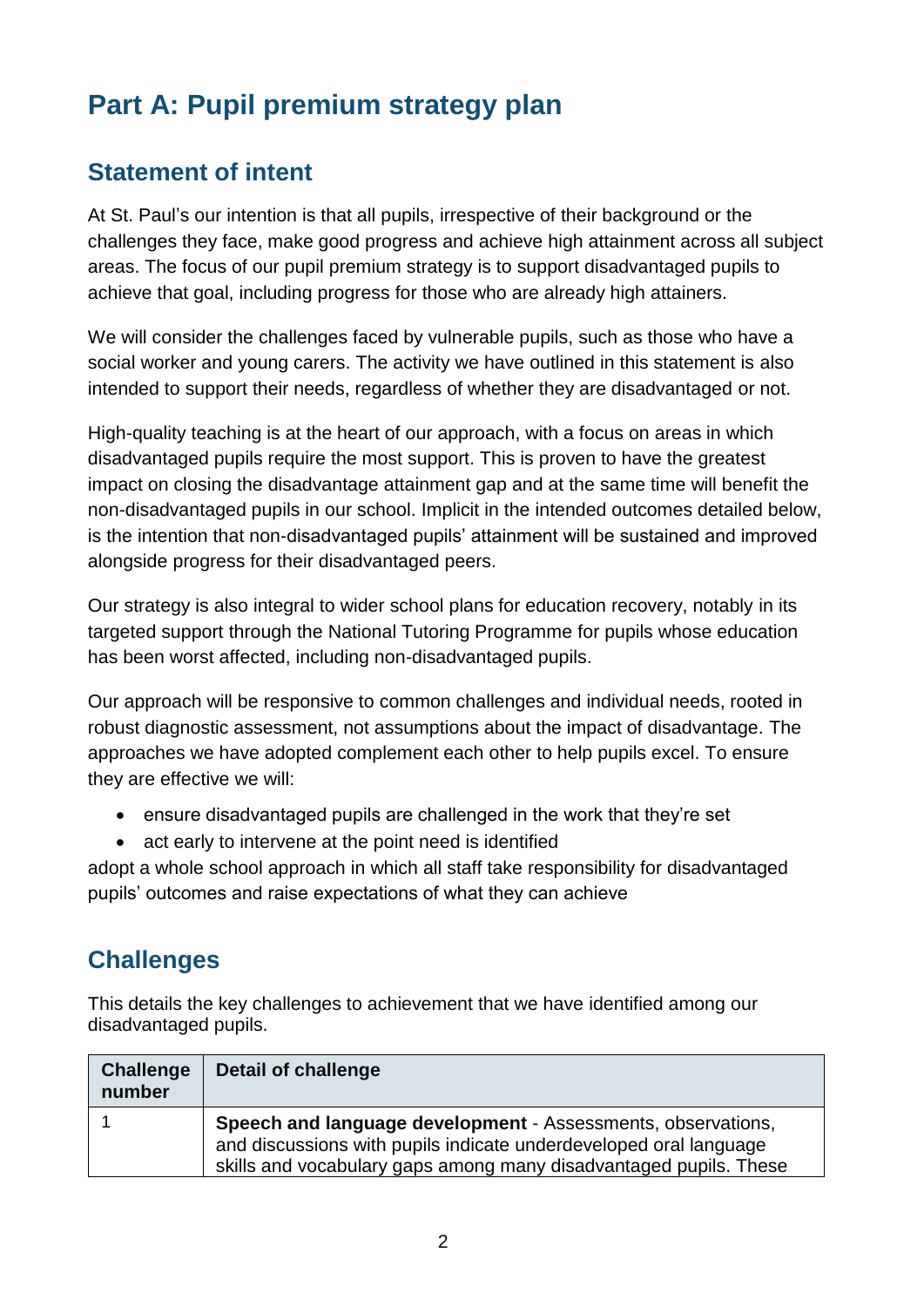|                | are evident from Reception through to KS2 and in general, are more<br>prevalent among our disadvantaged pupils than their peers.                                                                                                                                                                |
|----------------|-------------------------------------------------------------------------------------------------------------------------------------------------------------------------------------------------------------------------------------------------------------------------------------------------|
| $\overline{2}$ | Assessments, observations, and discussions with pupils suggest disad-<br>vantaged pupils generally have greater difficulties with <b>phonics</b> than<br>their peers. This negatively impacts their development as readers, per-<br>forming on average 25% below their non-disadvantaged peers. |
| 3              | Internal assessments indicate that Maths attainment among disadvan-<br>taged pupils in some cohorts is significantly below that of non-disadvan-<br>taged pupils.                                                                                                                               |
| 4              | Our assessments and observations indicate that the education and well-<br>being of many of our disadvantaged pupils have been impacted by par-<br>tial school closures to a greater extent than for other pupils. These find-<br>ings are supported by national studies.                        |
|                | This has resulted in significant knowledge gaps leading to pupils falling<br>further behind age-related expectations.                                                                                                                                                                           |
| 5              | Social and emotional development has been impacted due to a lack<br>of enrichment opportunities during school closure. These challenges<br>particularly affect disadvantaged pupils, including their attainment.                                                                                |
|                | Teacher referrals for support have markedly increased during the pan-<br>demic. 31 pupils (15 of whom are disadvantaged) currently require addi-<br>tional support in school with social and emotional needs.                                                                                   |
| 6              | Attendance and punctuality - Our assessments and observations indi-<br>cate that absenteeism is negatively impacting disadvantaged pupils'<br>progress.                                                                                                                                         |

## **Intended outcomes**

This explains the outcomes we are aiming for **by the end of our current strategy plan**, and how we will measure whether they have been achieved.

| Intended outcome                                                                                            | <b>Success criteria</b>                       |
|-------------------------------------------------------------------------------------------------------------|-----------------------------------------------|
| Raise attainment for all                                                                                    | Summative assessment data                     |
| Narrow the gap between disadvantaged<br>and non-disadvantaged pupils                                        | Summative assessment data for these<br>groups |
| Rapid progress in EYFS so more children<br>Year 1 ready                                                     | Progress from baseline in EYFS                |
| Children are able to communicate more<br>clearly, positively impacting on reading and<br>writing attainment | SALT assessments - WellComm<br>Phonics check  |
| Improved rates of attendance and lower<br>persistent absenteeism                                            | Attendance data                               |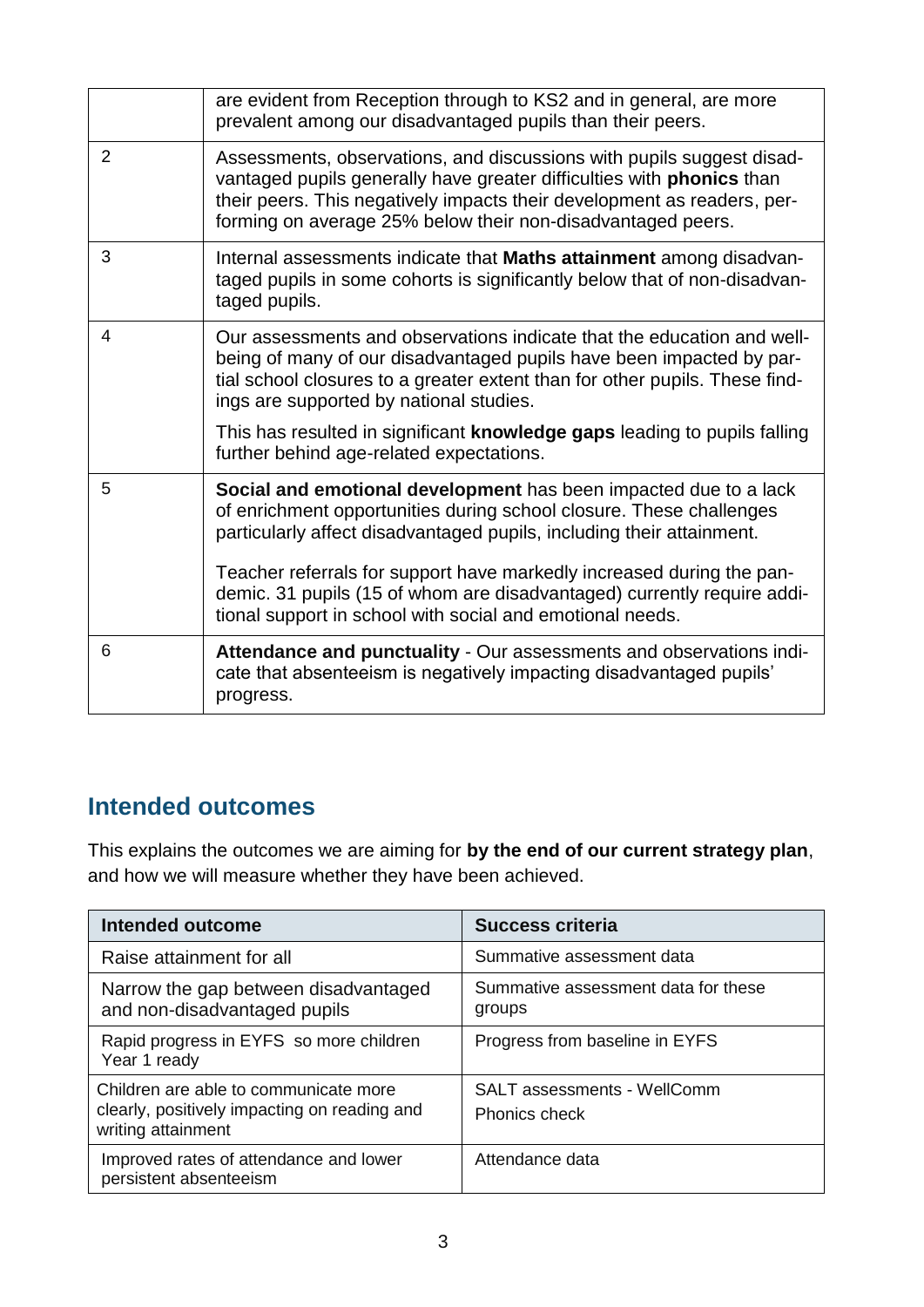| Enrich children's experiences                                                          | Pupil voice                                                            |  |
|----------------------------------------------------------------------------------------|------------------------------------------------------------------------|--|
|                                                                                        | Photo evidence in class floor books of extra-<br>curricular activities |  |
| Reduce the impact of external factors that<br>inhibit attendance and pupil performance | Attendance data<br>Children present as ready for learning              |  |

| Intended outcome                                                                                                                                                                                                                                                                                                  | Success criteria                                                                                                                                                                                                                                                                                                                                                                   |  |                      |                 |
|-------------------------------------------------------------------------------------------------------------------------------------------------------------------------------------------------------------------------------------------------------------------------------------------------------------------|------------------------------------------------------------------------------------------------------------------------------------------------------------------------------------------------------------------------------------------------------------------------------------------------------------------------------------------------------------------------------------|--|----------------------|-----------------|
| Improve children's speech and<br>language development                                                                                                                                                                                                                                                             | Assessments and observations indicate<br>significantly improved oral language<br>among disadvantaged pupils. This is<br>evident when triangulated with other<br>sources of evidence, including Talk<br>Audit, pupil voice, engagement in<br>lessons, book scrutiny and ongoing<br>formative assessment including<br>Wellcomm assessments in EYFS.<br><b>Starting Point 2021-22</b> |  |                      |                 |
|                                                                                                                                                                                                                                                                                                                   | Wellcomm                                                                                                                                                                                                                                                                                                                                                                           |  | September '21<br>46% | <b>July '22</b> |
|                                                                                                                                                                                                                                                                                                                   | Year N (All)                                                                                                                                                                                                                                                                                                                                                                       |  |                      |                 |
| Assessments, observations, and<br>discussions with pupils suggest<br>disadvantaged pupils generally have<br>greater difficulties with <b>phonics</b> than their<br>peers. This negatively impacts their<br>development as readers, performing on<br>average 25% below their non-                                  | Year R (All)<br>45%<br>KS1 PSC outcomes in 2024/5 show that<br>more than ?% of disadvantaged pupils<br>met the expected standard.<br><b>Overall target 2022 Y2 - 83%</b><br><b>Starting Point 2021-22</b><br>December '21<br><b>July '22</b><br><b>Phonics</b>                                                                                                                     |  |                      |                 |
| disadvantaged peers.                                                                                                                                                                                                                                                                                              | Year 1                                                                                                                                                                                                                                                                                                                                                                             |  | 69%                  |                 |
|                                                                                                                                                                                                                                                                                                                   | (all)<br>Year <sub>2</sub><br>(all)                                                                                                                                                                                                                                                                                                                                                |  | 86%                  |                 |
| Internal assessments indicate that maths<br>attainment among disadvantaged pupils in<br>some cohorts is significantly below that of                                                                                                                                                                               | Improved progress from baseline in EYFS<br>year on year<br><b>Starting Point 2021-22</b>                                                                                                                                                                                                                                                                                           |  |                      |                 |
| non-disadvantaged pupils.                                                                                                                                                                                                                                                                                         | <b>Maths</b>                                                                                                                                                                                                                                                                                                                                                                       |  | September '21        | <b>July '22</b> |
|                                                                                                                                                                                                                                                                                                                   | Year R (All)                                                                                                                                                                                                                                                                                                                                                                       |  | 10/31=32%            |                 |
| Our assessments and observations indi-<br>cate that the education and wellbeing of<br>many of our disadvantaged pupils have<br>been impacted by partial school closures<br>to a greater extent than for other pupils.<br>These findings are supported by national<br>studies.<br>This has resulted in significant | Sustained high levels of wellbeing from<br>2024/25 demonstrated by:<br>qualitative data from student voice,<br>student and parent surveys and<br>teacher observations<br>good school attendance (see below)<br>children make good progress in their                                                                                                                                |  |                      |                 |
| knowledge gaps leading to pupils                                                                                                                                                                                                                                                                                  | learning                                                                                                                                                                                                                                                                                                                                                                           |  |                      |                 |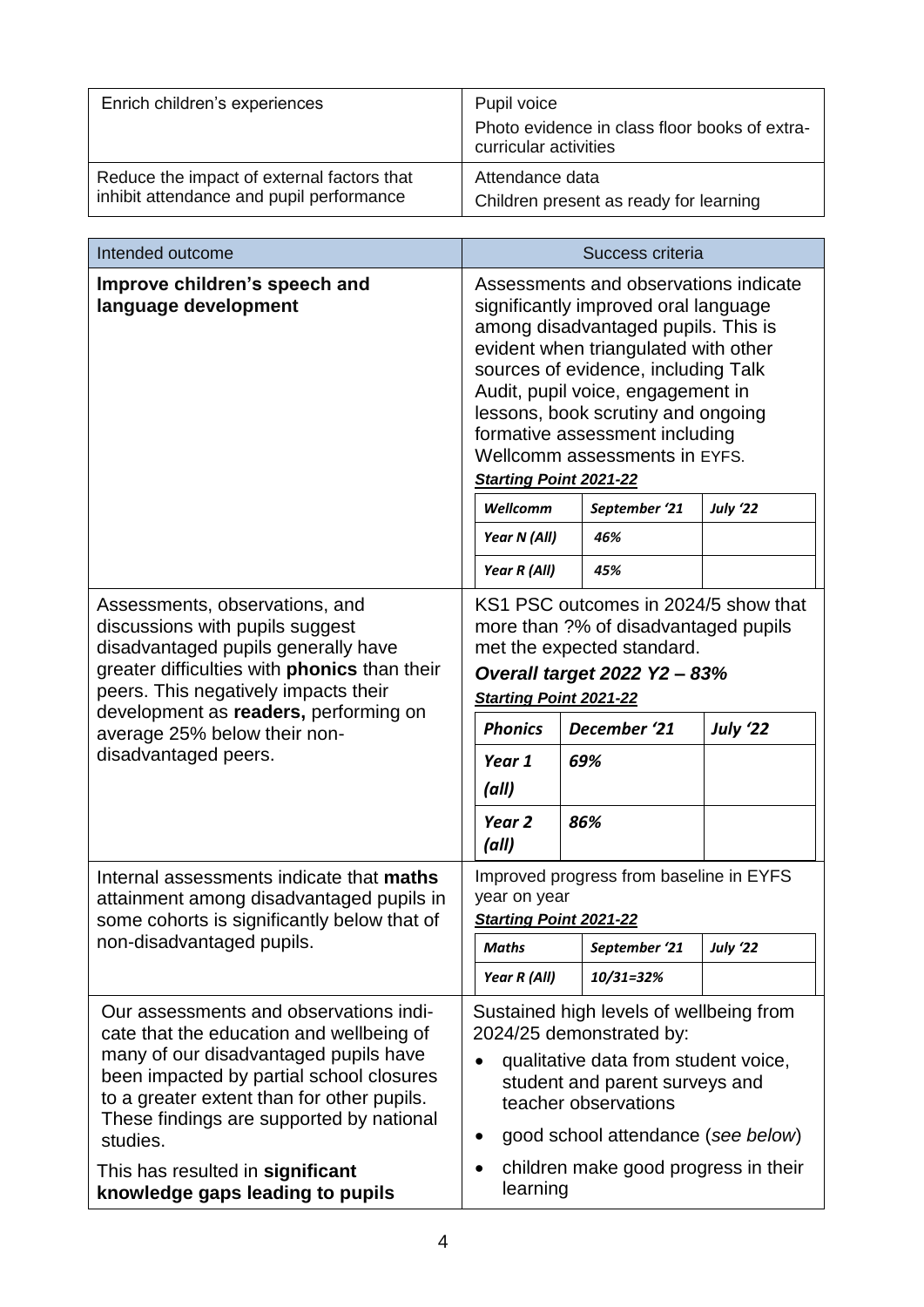| falling further behind age-related<br>expectations.                                                                                                                                                                                                                   | an increase in participation in enrich-<br>ment activities, particularly among<br>disadvantaged pupils<br>Data added at the end of year 1                                                                                                                                                                                                                                       |  |  |
|-----------------------------------------------------------------------------------------------------------------------------------------------------------------------------------------------------------------------------------------------------------------------|---------------------------------------------------------------------------------------------------------------------------------------------------------------------------------------------------------------------------------------------------------------------------------------------------------------------------------------------------------------------------------|--|--|
| Social and emotional development has<br>been impacted due to a lack of enrich-<br>ment opportunities during school closure.<br>These challenges particularly affect disad-<br>vantaged pupils, including their attain-<br>ment.<br>Teacher referrals for support have | Decrease overtime in the number of<br>referrals<br>Starting point 2021-2022<br><b>July '22</b><br><b>Referrals</b><br>Autumn '21<br>31<br>ALL (?)<br>15<br>D pupils (?)                                                                                                                                                                                                         |  |  |
| markedly increased during the pandemic.<br>31 pupils (15 of whom are disadvantaged)<br>currently require additional support in<br>school with social and emotional needs.                                                                                             |                                                                                                                                                                                                                                                                                                                                                                                 |  |  |
| <b>Attendance and punctuality - Our</b><br>assessments and observations indicate<br>that absenteeism is negatively impacting<br>disadvantaged pupils' progress.                                                                                                       | Sustained high attendance from 2024/25<br>demonstrated by:<br>the overall absence rate for all pupils<br>including disadvantaged pupils being<br>no more than 4%<br>reduce proportion of pupils in receipt<br>of the pupil premium classed as per-<br>sistent absentees<br>Starting point 2021-2022<br><b>Attendance</b><br>Autumn '21<br><b>July '22</b><br>93.4%<br>ALL (226) |  |  |

#### **Activity in this academic year**

This details how we intend to spend our pupil premium (and recovery premium funding) **this academic year** to address the challenges listed above.

#### **Teaching (for example, CPD, recruitment and retention)**

Budgeted cost: £48,000

| <b>Activity</b>                                     | <b>Evidence that supports this</b><br>approach                                                                                                             | <b>Challenge</b><br>number(s)<br>addressed |
|-----------------------------------------------------|------------------------------------------------------------------------------------------------------------------------------------------------------------|--------------------------------------------|
| Purchase of standardised<br>diagnostic assessments. | Standardised tests can provide reliable<br>insights into the specific strengths and<br>weaknesses of each pupil to help<br>ensure they receive the correct | 1, 2, 3, 4                                 |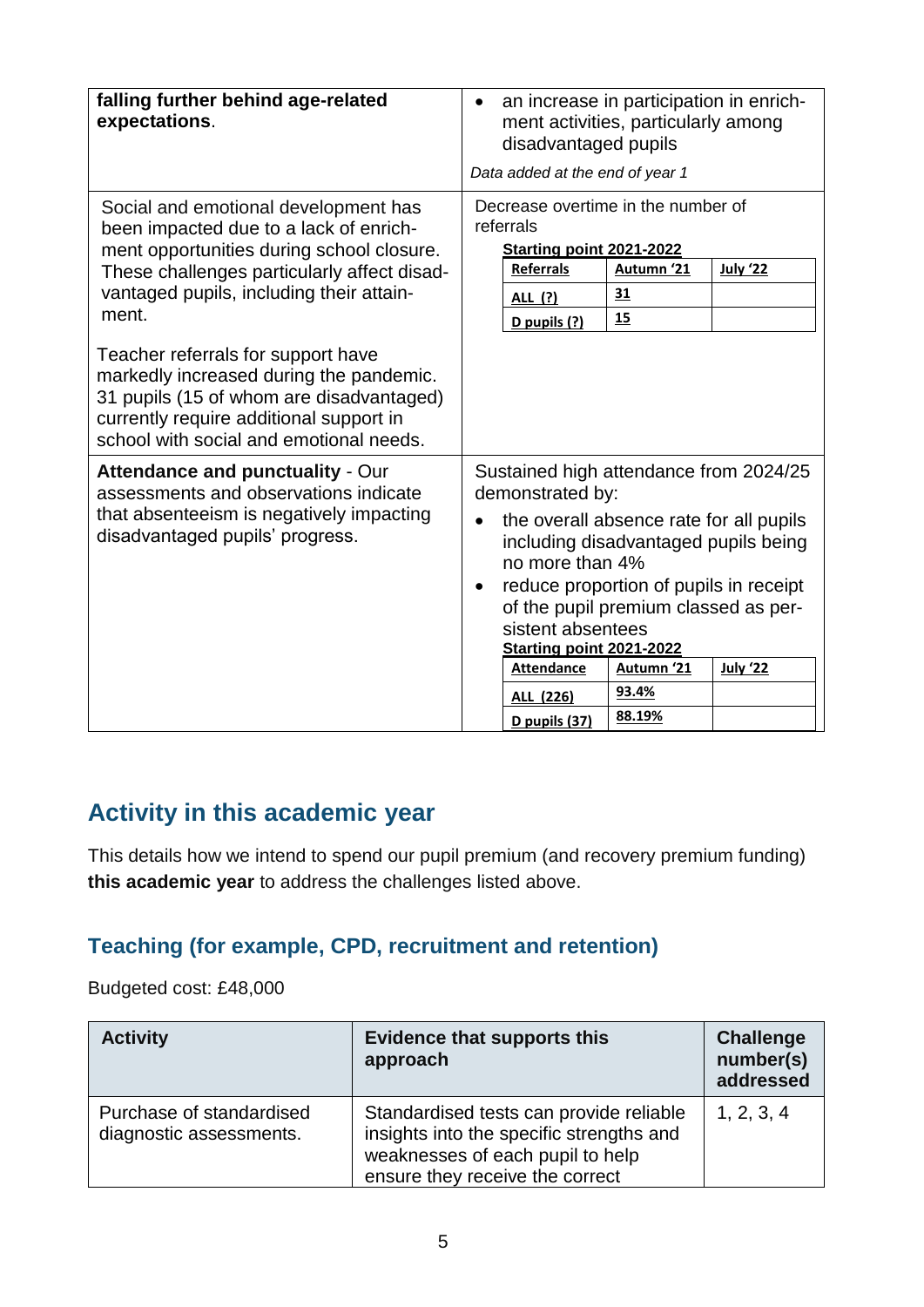| Training for staff to ensure<br>assessments are interpreted<br>and administered correctly.                                                                                                                                                                                | additional support through interventions<br>or teacher instruction:<br>Standardised tests   Assessing and<br><b>Monitoring Pupil Progress   Education</b><br><b>Endowment Foundation   EEF</b>                                                                                                                                                                                                    |                     |
|---------------------------------------------------------------------------------------------------------------------------------------------------------------------------------------------------------------------------------------------------------------------------|---------------------------------------------------------------------------------------------------------------------------------------------------------------------------------------------------------------------------------------------------------------------------------------------------------------------------------------------------------------------------------------------------|---------------------|
| Embedding dialogic activities<br>across the school curricu-<br>lum. These can support pu-<br>pils to articulate key ideas,<br>consolidate understanding<br>and extend vocabulary.<br>We will purchase resources<br>and fund ongoing teacher<br>training and release time. | There is a strong evidence base that<br>suggests oral language interventions,<br>including dialogic activities such as<br>high-quality classroom discussion, are<br>inexpensive to implement with high im-<br>pacts on reading:<br><b>Oral language interventions   Toolkit</b><br><b>Strand   Education Endowment Foun-</b><br>dation   EEF                                                      | 1, 2                |
| Purchase of a DfE validated<br><b>Systematic Synthetic Phon-</b><br>ics programme to secure<br>stronger phonics teaching<br>for all pupils.                                                                                                                               | Phonics approaches have a strong<br>evidence base that indicates a positive<br>impact on the accuracy of word reading<br>(though not necessarily<br>comprehension), particularly for<br>disadvantaged pupils:<br><b>Phonics   Toolkit Strand   Education</b><br><b>Endowment Foundation   EEF</b>                                                                                                 | $\overline{2}$      |
| Enhancement of our maths<br>teaching and curriculum<br>planning in line with DfE and<br>EEF quidance.<br>We will fund teacher release<br>time to embed key elements<br>of guidance in school and to<br>access and CPD.                                                    | The DfE non-statutory guidance has<br>been produced in conjunction with the<br>National Centre for Excellence in the<br>Teaching of Mathematics, drawing on<br>evidence-based approaches:<br>Maths_guidance_KS_1_and_2.pdf<br>(publishing.service.gov.uk)<br>The EEF guidance is based on a range<br>of the best available evidence:<br><b>Improving Mathematics in Key Stages</b><br>$2$ and $3$ | 3                   |
| Improve the quality of social<br>and emotional learning.<br>Approaches will be embed-<br>ded into routine educational<br>practices and supported by<br>professional development<br>and training for staff.                                                                | There is extensive evidence<br>associating childhood social and<br>emotional skills with improved<br>outcomes at school and in later life<br>(e.g., improved academic performance,<br>attitudes, behaviour and relationships<br>with peers):<br><b>EEF Social and Emotional Learning.</b><br>pdf(educationendowmentfoundation.or<br>$g.$ uk $)$                                                   | 1, 2, 3, 4,<br>5, 6 |
| HLTA - Emotional support for<br>vulnerable children and their                                                                                                                                                                                                             | 31 children identified as needing to<br>access nurture support sessions in<br>school.                                                                                                                                                                                                                                                                                                             | 4, 5, 6             |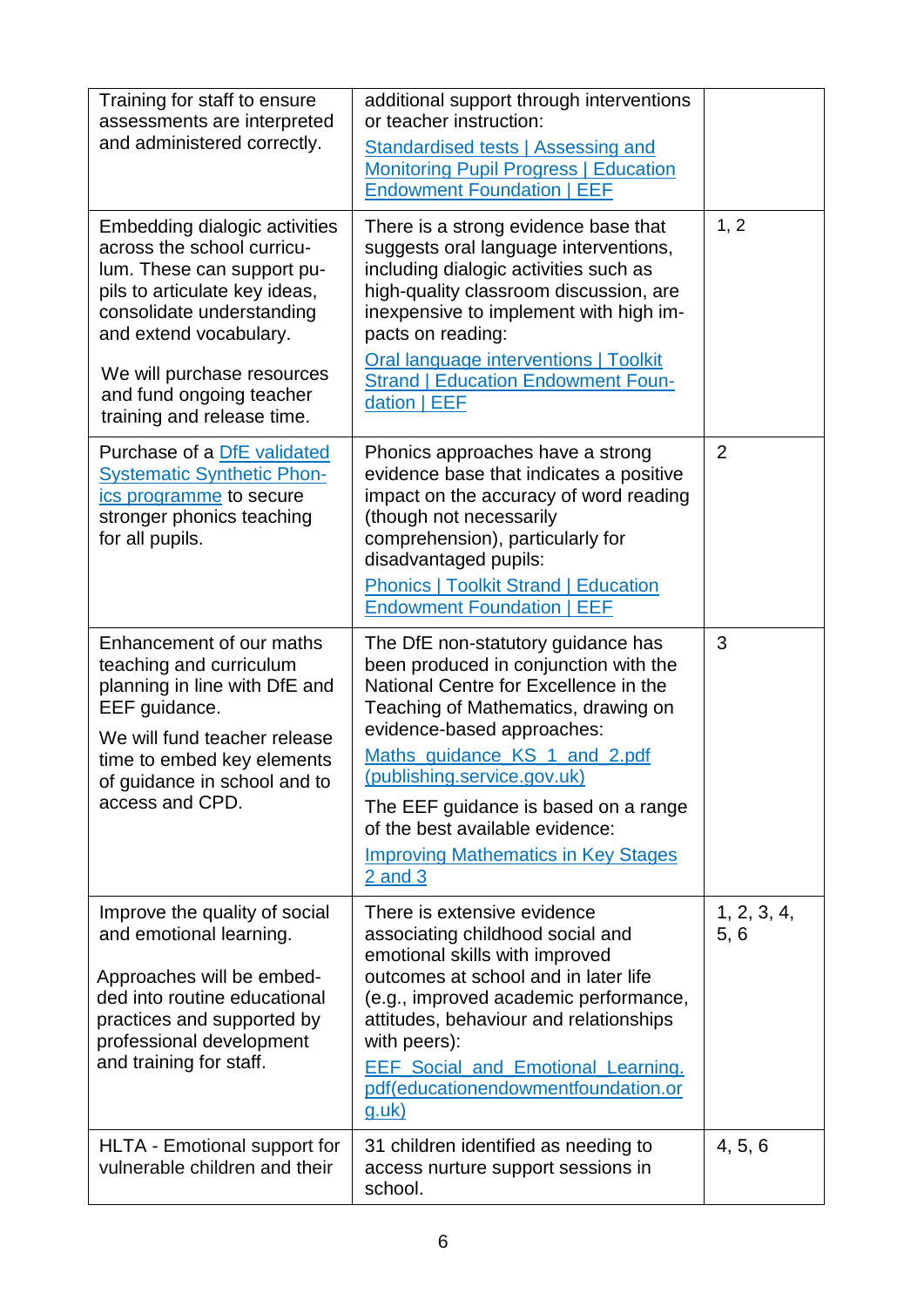| families to ensure they are<br>school ready.                                              |                                                                                                                                         |               |
|-------------------------------------------------------------------------------------------|-----------------------------------------------------------------------------------------------------------------------------------------|---------------|
| Speech and Language TA<br>provides a speech and lan-<br>guage program of support.         | EYFS baseline assessment of<br>Communication, Language and<br>Literature is very low.                                                   | 1, 2          |
| CPD for staff - bespoke pro-<br>gramme for staff linked to<br>learning needs of children. | Enables staff to be up to date with<br>relevant initiatives to support the<br>educational and emotional<br>development of all learners. | 1, 2, 3, 4, 5 |

#### **Targeted academic support (for example, tutoring, one-to-one support structured interventions)**

Budgeted cost: £6,480

| <b>Activity</b>                                                                                                      | <b>Evidence that supports this</b><br>approach                                                                                                                                                                                                                                                                                                                                    | <b>Challenge</b><br>number(s)<br>addressed |
|----------------------------------------------------------------------------------------------------------------------|-----------------------------------------------------------------------------------------------------------------------------------------------------------------------------------------------------------------------------------------------------------------------------------------------------------------------------------------------------------------------------------|--------------------------------------------|
| <b>National Tutoring</b><br>Programme<br>Route 3 - School-Led<br>Tutoring                                            | Maths tuition targeted at specific<br>needs and knowledge gaps can be<br>an effective method to support low<br>attaining pupils or those falling be-<br>hind, both one-to-one:<br>One to one tuition   EEF (educa-<br>tionendowmentfoundation.org.uk)<br>And in small groups:<br><b>Small group tuition   Toolkit Strand  </b><br><b>Education Endowment Foundation</b><br>EEF    | 3, 4, 6                                    |
| <b>Additional phonics</b><br>sessions targeted at<br>disadvantaged pupils<br>who require further<br>phonics support. | Phonics approaches have a strong<br>evidence base indicating a positive<br>impact on pupils, particularly from<br>disadvantaged backgrounds.<br>Targeted phonics interventions have<br>been shown to be more effective<br>when delivered as regular sessions<br>over a period up to 12 weeks:<br><b>Phonics   Toolkit Strand   Education</b><br><b>Endowment Foundation   EEF</b> | $\overline{2}$                             |
| <b>Target led Sessions</b><br>Closing gaps in<br>learning                                                            | Assessment informed, bespoke<br>learning provided to address gaps<br>identified in Reading, Maths and<br>Writing.                                                                                                                                                                                                                                                                 | 1, 3, 4                                    |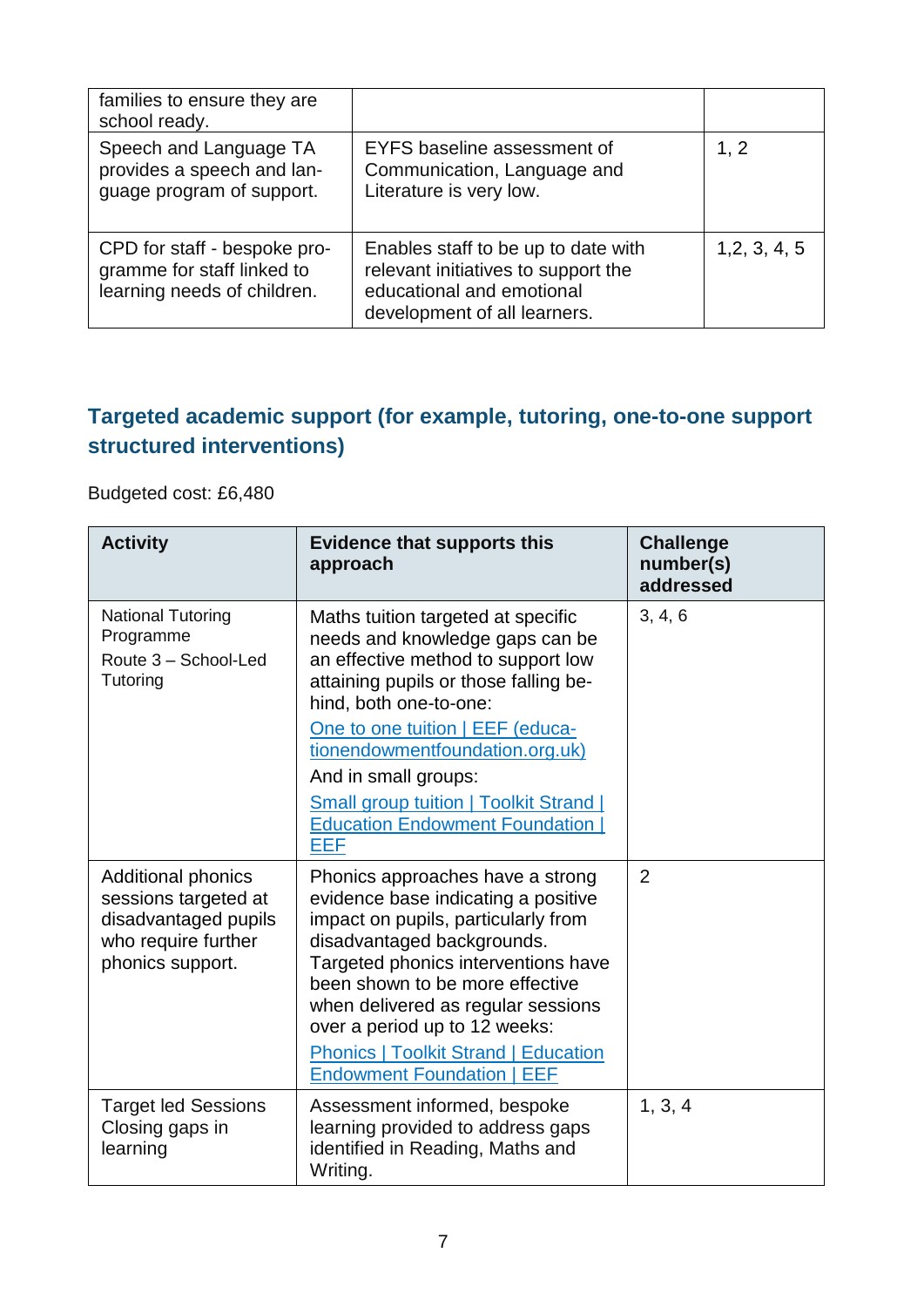#### **Wider strategies (for example, related to attendance, behaviour, wellbeing)**

Budgeted cost: £5,000

| <b>Activity</b>                                                                                            | <b>Evidence that supports this</b><br>approach                                                                                                                                                                            | <b>Challenge</b><br>number(s)<br>addressed |
|------------------------------------------------------------------------------------------------------------|---------------------------------------------------------------------------------------------------------------------------------------------------------------------------------------------------------------------------|--------------------------------------------|
| <b>Specialised Sports</b><br>Teaching                                                                      | Our assessments and observations<br>indicate that the education and<br>wellbeing of many of our<br>disadvantaged pupils have been<br>impacted by partial school closures<br>to a greater extent than for other<br>pupils. | 3, 4, 5                                    |
| Special incentive<br>events to enhance<br>learning experiences<br>and enrich the<br>children's curriculum. | Promotes and rewards a positive<br>attitude to learning.                                                                                                                                                                  | 2, 3, 4, 5, 6                              |
| Contingency fund for<br>acute issues                                                                       | Based on our experiences and those<br>of similar schools to ours, we have<br>identified a need to set a small<br>amount of funding aside to respond<br>quickly to needs that have not yet<br>been identified              | 1, 2, 3, 4,                                |

#### **Total budgeted cost: £** *59,480*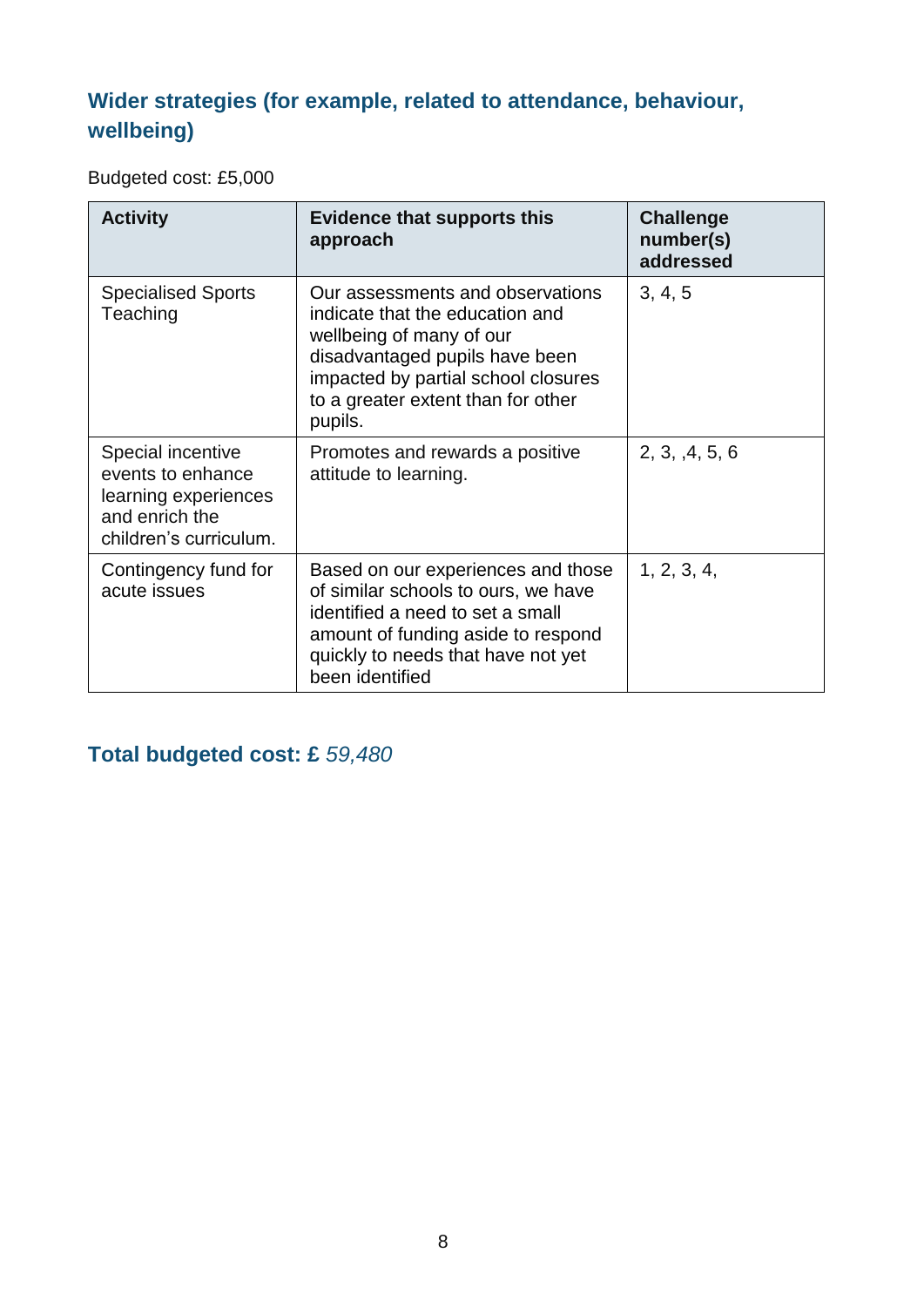## **Part B: Review of outcomes in the previous academic year**

#### **Pupil premium strategy outcomes**

This details the impact that our pupil premium activity had on pupils in the 2020 to 2021 academic year.

Our internal assessments during 2020/21 suggested that the performance of disadvantaged pupils was lower than in the previous years in key areas of the curriculum. The outcomes we aimed to achieve in our previous strategy by the end of 2020/21 were therefore not fully realised.

Our assessment of the reasons for these outcomes points primarily to Covid-19 impact, which disrupted all our subject areas to varying degrees. As evidenced in schools across the country, school closure was most detrimental to our disadvantaged pupils, and they were not able to benefit from our pupil premium funded improvements to teaching and targeted interventions to the degree we had intended. The impact was mitigated by our resolution to maintain a high quality curriculum, including during periods of partial closure.

Our assessments and observations indicated that pupil behaviour, wellbeing and mental health were significantly impacted last year, primarily due to COVID-19-related issues. The impact was particularly acute for disadvantaged pupils. We used pupil premium funding to provide wellbeing support for all pupils, and targeted interventions where required. We are building on that approach with the activities detailed in this plan. Including nurture groups during lockdown via Zoom.

Pupil premium children data last year was lower than the non-pupil premium data due to a number of the PP children also being on the SEN register. Writing was the weakest area, which was affected by lack of written work during times of home learning. We were able to continue with specific support for SEN children during this time and the NTP continued to support pupils in Y5 and Y6 with Maths.

A higher focus was put on wellbeing when children returned to school to improve the mental health of all children with longer periods of time outside. Targeted interventions were put in place for specific children to aid the transition back to school.

# **Programme Provider** NTP **Tutor Trust**

#### **Externally provided programmes**